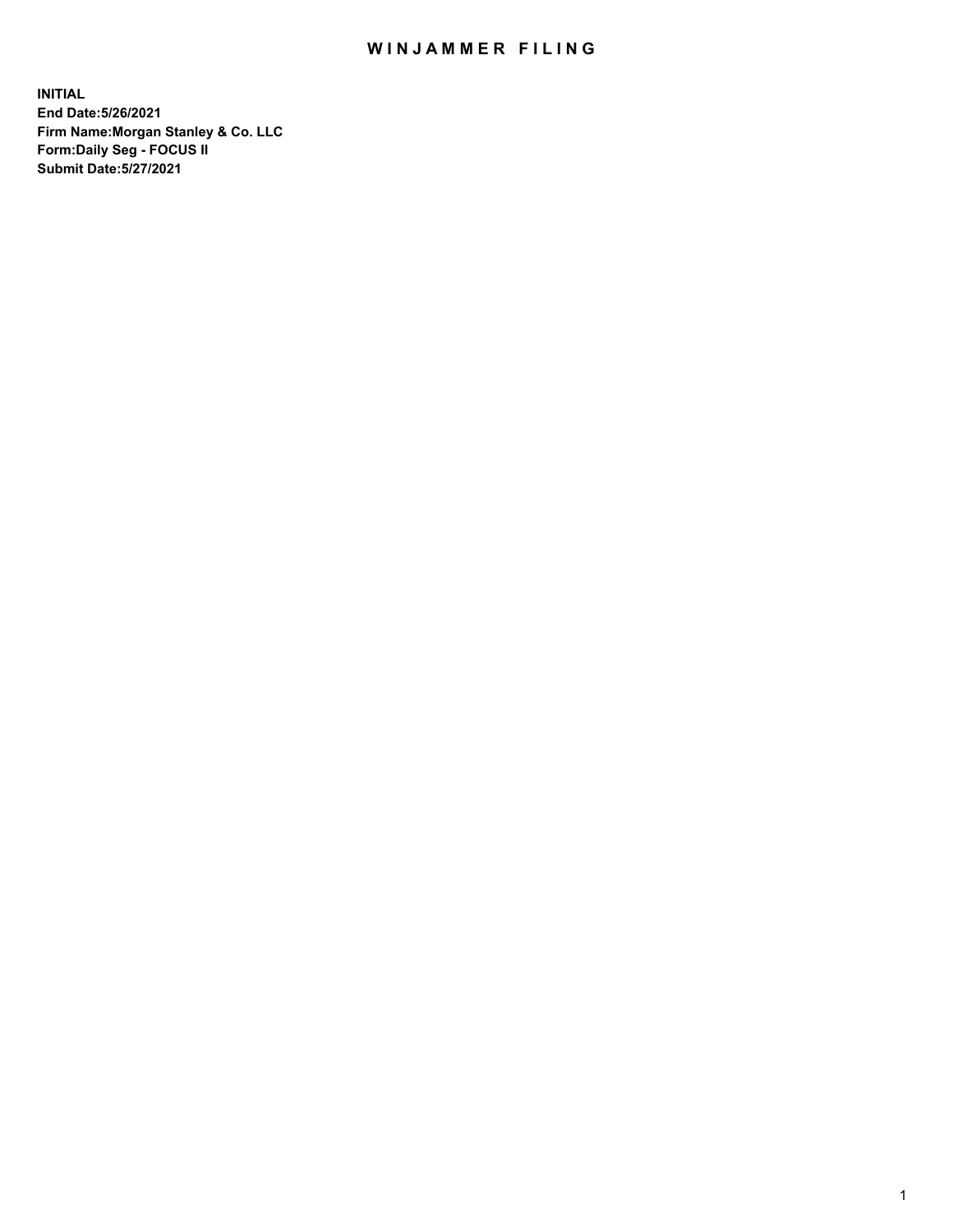**INITIAL End Date:5/26/2021 Firm Name:Morgan Stanley & Co. LLC Form:Daily Seg - FOCUS II Submit Date:5/27/2021 Daily Segregation - Cover Page**

| Name of Company                                                                                                                                                                                                                                                                                                                | <b>Morgan Stanley &amp; Co. LLC</b>                         |
|--------------------------------------------------------------------------------------------------------------------------------------------------------------------------------------------------------------------------------------------------------------------------------------------------------------------------------|-------------------------------------------------------------|
| <b>Contact Name</b>                                                                                                                                                                                                                                                                                                            | <b>Ikram Shah</b>                                           |
| <b>Contact Phone Number</b>                                                                                                                                                                                                                                                                                                    | 212-276-0963                                                |
| <b>Contact Email Address</b>                                                                                                                                                                                                                                                                                                   | Ikram.shah@morganstanley.com                                |
| FCM's Customer Segregated Funds Residual Interest Target (choose one):<br>a. Minimum dollar amount: ; or<br>b. Minimum percentage of customer segregated funds required:% ; or<br>c. Dollar amount range between: and; or<br>d. Percentage range of customer segregated funds required between:% and%.                         | 235,000,000<br><u>0</u><br>0 <sub>0</sub><br>0 <sub>0</sub> |
| FCM's Customer Secured Amount Funds Residual Interest Target (choose one):<br>a. Minimum dollar amount: ; or<br>b. Minimum percentage of customer secured funds required:%; or<br>c. Dollar amount range between: and; or<br>d. Percentage range of customer secured funds required between:% and%.                            | 140,000,000<br><u>0</u><br>0 <sub>0</sub><br>0 <sub>0</sub> |
| FCM's Cleared Swaps Customer Collateral Residual Interest Target (choose one):<br>a. Minimum dollar amount: ; or<br>b. Minimum percentage of cleared swaps customer collateral required:% ; or<br>c. Dollar amount range between: and; or<br>d. Percentage range of cleared swaps customer collateral required between:% and%. | 92,000,000<br><u>0</u><br><u>00</u><br>00                   |

Attach supporting documents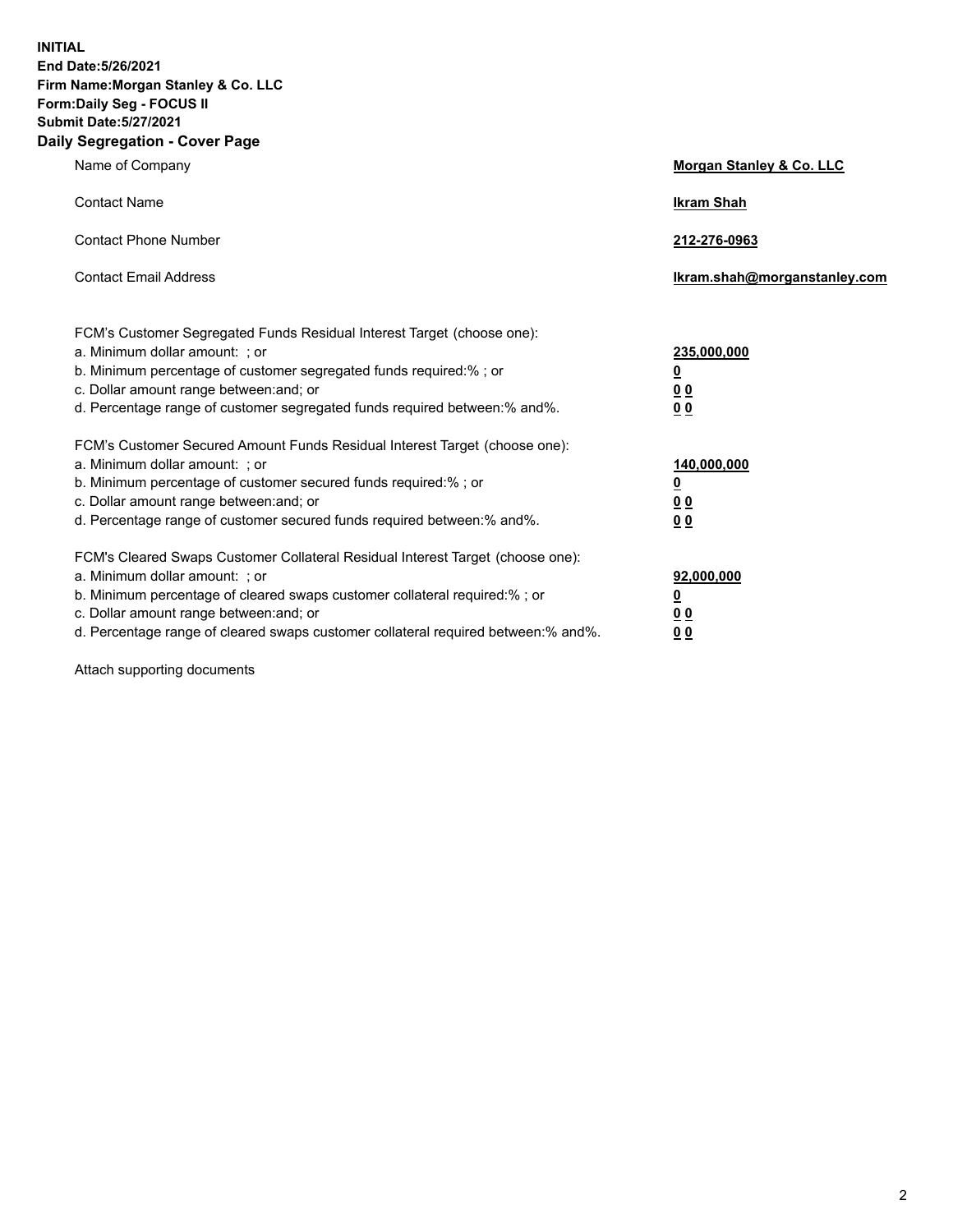## **INITIAL End Date:5/26/2021 Firm Name:Morgan Stanley & Co. LLC Form:Daily Seg - FOCUS II Submit Date:5/27/2021**

## **Daily Segregation - Secured Amounts**

|    | Foreign Futures and Foreign Options Secured Amounts                                         |                                   |
|----|---------------------------------------------------------------------------------------------|-----------------------------------|
|    | Amount required to be set aside pursuant to law, rule or regulation of a foreign            | $0$ [7305]                        |
|    | government or a rule of a self-regulatory organization authorized thereunder                |                                   |
| 1. | Net ledger balance - Foreign Futures and Foreign Option Trading - All Customers             |                                   |
|    | A. Cash                                                                                     | 4,744,783,546 [7315]              |
|    | B. Securities (at market)                                                                   | 2,159,673,093 [7317]              |
| 2. | Net unrealized profit (loss) in open futures contracts traded on a foreign board of trade   | 829,956,157 [7325]                |
| 3. | Exchange traded options                                                                     |                                   |
|    | a. Market value of open option contracts purchased on a foreign board of trade              | 32,917,487 [7335]                 |
|    | b. Market value of open contracts granted (sold) on a foreign board of trade                | -25,817,131 [7337]                |
| 4. | Net equity (deficit) (add lines 1. 2. and 3.)                                               | 7,741,513,152 [7345]              |
| 5. | Account liquidating to a deficit and account with a debit balances - gross amount           | 62,475,155 [7351]                 |
|    | Less: amount offset by customer owned securities                                            | -61,845,073 [7352] 630,082 [7354] |
| 6. | Amount required to be set aside as the secured amount - Net Liquidating Equity              | 7,742,143,234 [7355]              |
|    | Method (add lines 4 and 5)                                                                  |                                   |
| 7. | Greater of amount required to be set aside pursuant to foreign jurisdiction (above) or line | 7,742,143,234 [7360]              |
|    | 6.                                                                                          |                                   |
|    | FUNDS DEPOSITED IN SEPARATE REGULATION 30.7 ACCOUNTS                                        |                                   |
| 1. | Cash in banks                                                                               |                                   |
|    | A. Banks located in the United States                                                       | 603,241,437 [7500]                |
|    | B. Other banks qualified under Regulation 30.7                                              | 442,008,863 [7520] 1,045,250,300  |
|    |                                                                                             | [7530]                            |
| 2. | Securities                                                                                  |                                   |
|    | A. In safekeeping with banks located in the United States                                   | 567,147,398 [7540]                |
|    | B. In safekeeping with other banks qualified under Regulation 30.7                          | 45,449,750 [7560] 612,597,148     |
|    |                                                                                             | [7570]                            |
| 3. | Equities with registered futures commission merchants                                       |                                   |
|    | A. Cash                                                                                     | 16,330,990 [7580]                 |
|    | <b>B.</b> Securities                                                                        | $0$ [7590]                        |
|    | C. Unrealized gain (loss) on open futures contracts                                         | 4,899,882 [7600]                  |
|    | D. Value of long option contracts<br>E. Value of short option contracts                     | $0$ [7610]                        |
| 4. | Amounts held by clearing organizations of foreign boards of trade                           | 0 [7615] 21,230,872 [7620]        |
|    | A. Cash                                                                                     | $0$ [7640]                        |
|    | <b>B.</b> Securities                                                                        | $0$ [7650]                        |
|    | C. Amount due to (from) clearing organization - daily variation                             | $0$ [7660]                        |
|    | D. Value of long option contracts                                                           | $0$ [7670]                        |
|    | E. Value of short option contracts                                                          | 0 [7675] 0 [7680]                 |
| 5. | Amounts held by members of foreign boards of trade                                          |                                   |
|    | A. Cash                                                                                     | 3,901,810,419 [7700]              |
|    | <b>B.</b> Securities                                                                        | 1,547,075,945 [7710]              |
|    | C. Unrealized gain (loss) on open futures contracts                                         | 825,056,274 [7720]                |
|    | D. Value of long option contracts                                                           | 32,917,487 [7730]                 |
|    | E. Value of short option contracts                                                          | -25,817,131 [7735] 6,281,042,994  |
|    |                                                                                             | $[7740]$                          |
| 6. | Amounts with other depositories designated by a foreign board of trade                      | $0$ [7760]                        |
| 7. | Segregated funds on hand                                                                    | $0$ [7765]                        |
| 8. | Total funds in separate section 30.7 accounts                                               | 7,960,121,314 [7770]              |
| 9. | Excess (deficiency) Set Aside for Secured Amount (subtract line 7 Secured Statement         | 217,978,080 [7380]                |
|    | Page 1 from Line 8)                                                                         |                                   |
|    |                                                                                             |                                   |

- 10. Management Target Amount for Excess funds in separate section 30.7 accounts **140,000,000** [7780]
- 11. Excess (deficiency) funds in separate 30.7 accounts over (under) Management Target **77,978,080** [7785]

3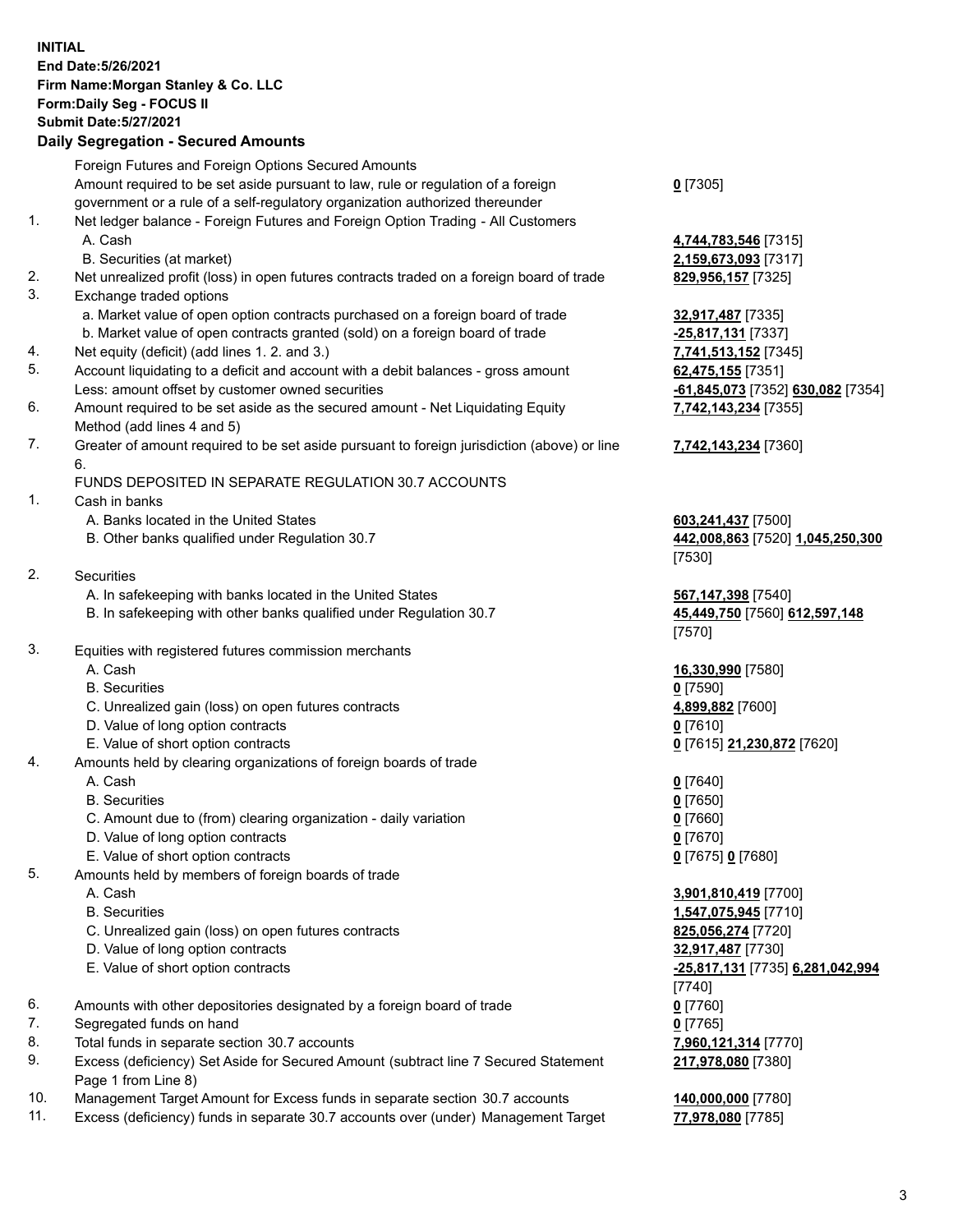**INITIAL End Date:5/26/2021 Firm Name:Morgan Stanley & Co. LLC Form:Daily Seg - FOCUS II Submit Date:5/27/2021 Daily Segregation - Segregation Statement** SEGREGATION REQUIREMENTS(Section 4d(2) of the CEAct) 1. Net ledger balance A. Cash **12,833,224,584** [7010] B. Securities (at market) **8,098,020,303** [7020] 2. Net unrealized profit (loss) in open futures contracts traded on a contract market **4,325,866,805** [7030] 3. Exchange traded options A. Add market value of open option contracts purchased on a contract market **812,842,452** [7032] B. Deduct market value of open option contracts granted (sold) on a contract market **-409,403,793** [7033] 4. Net equity (deficit) (add lines 1, 2 and 3) **25,660,550,351** [7040] 5. Accounts liquidating to a deficit and accounts with debit balances - gross amount **233,658,199** [7045] Less: amount offset by customer securities **-232,865,412** [7047] **792,787** [7050] 6. Amount required to be segregated (add lines 4 and 5) **25,661,343,138** [7060] FUNDS IN SEGREGATED ACCOUNTS 7. Deposited in segregated funds bank accounts A. Cash **3,193,880,118** [7070] B. Securities representing investments of customers' funds (at market) **0** [7080] C. Securities held for particular customers or option customers in lieu of cash (at market) **2,399,734,214** [7090] 8. Margins on deposit with derivatives clearing organizations of contract markets A. Cash **14,474,975,793** [7100] B. Securities representing investments of customers' funds (at market) **0** [7110] C. Securities held for particular customers or option customers in lieu of cash (at market) **5,698,286,089** [7120] 9. Net settlement from (to) derivatives clearing organizations of contract markets **-132,804,356** [7130] 10. Exchange traded options A. Value of open long option contracts **812,842,452** [7132] B. Value of open short option contracts **-409,403,793** [7133] 11. Net equities with other FCMs A. Net liquidating equity **10,738,580** [7140] B. Securities representing investments of customers' funds (at market) **0** [7160] C. Securities held for particular customers or option customers in lieu of cash (at market) **0** [7170] 12. Segregated funds on hand **0** [7150] 13. Total amount in segregation (add lines 7 through 12) **26,048,249,097** [7180] 14. Excess (deficiency) funds in segregation (subtract line 6 from line 13) **386,905,959** [7190] 15. Management Target Amount for Excess funds in segregation **235,000,000** [7194]

16. Excess (deficiency) funds in segregation over (under) Management Target Amount Excess

**151,905,959** [7198]